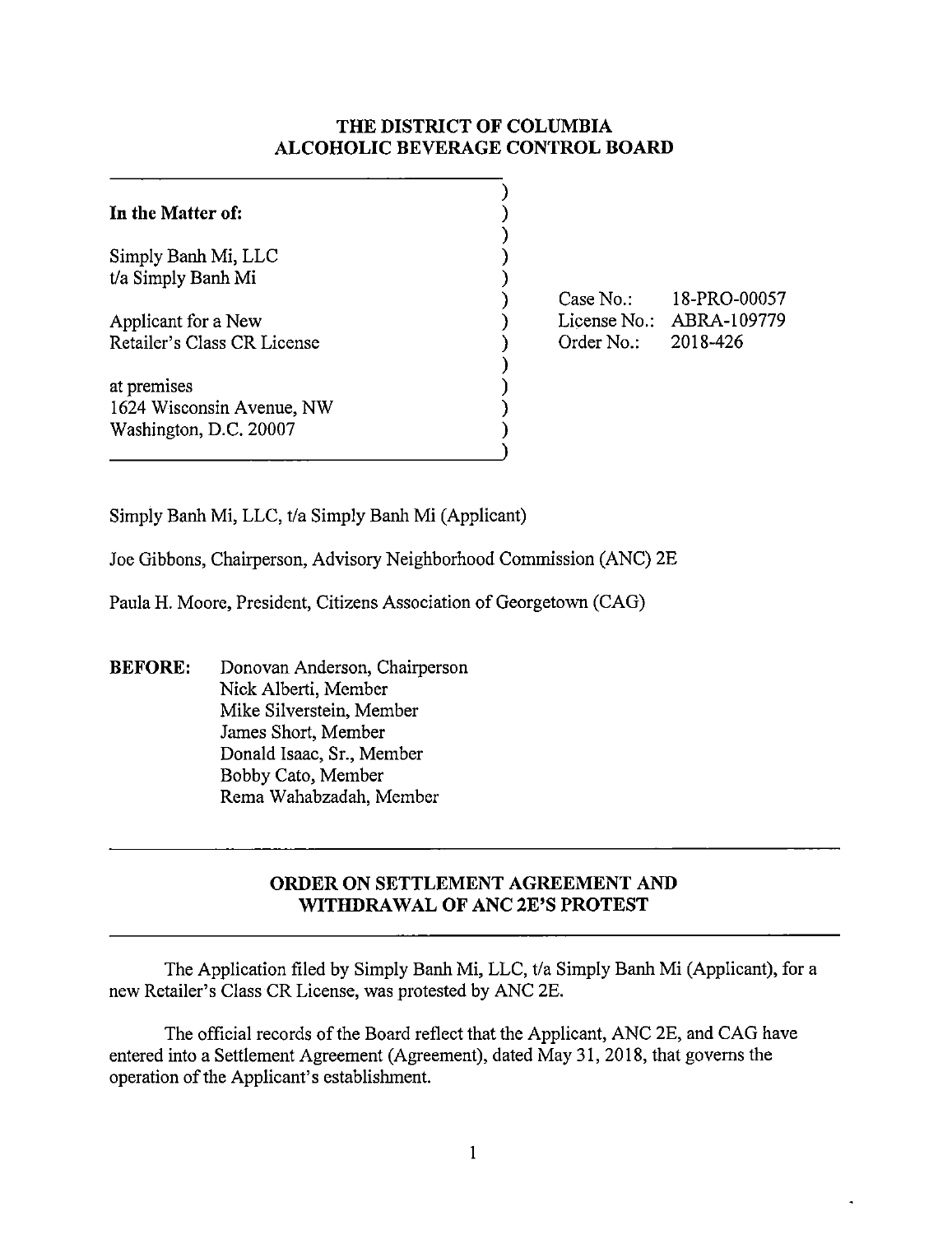The Agreement has been reduced to writing and has been properly executed and filed with the Board. The Applicant; Chairperson Joe Gibbons, on behalf of ANC 2E; and Paula H. Moore, on behalf of CAG; are signatories to the Agreement.

This Agreement constitutes a withdrawal of the Protest filed by ANC 2E.

Accordingly, it is this 11th day of July, 2018, **ORDERED** that:

- 1. The Application filed by Simply Banh Mi, LLC, t/a Simply Banh Mi, for a new Retailer's Class CR License, located at 1624 Wisconsin Avenue, NW, Washington, D.C., is **GRANTED;**
- 2. The Protest of ANC 2E in this matter is hereby **WITHDRAWN;**
- 3. The above-referenced Settlement Agreement submitted by the Parties to govern the operations of the Applicant's establishment is **APPROVED and INCORPORATED**  as part of this Order; and
- 4. Copies of this Order shall be sent to the Applicant, ANC 2E, and CAG.

 $\sim$  10  $\pm$ 

*I*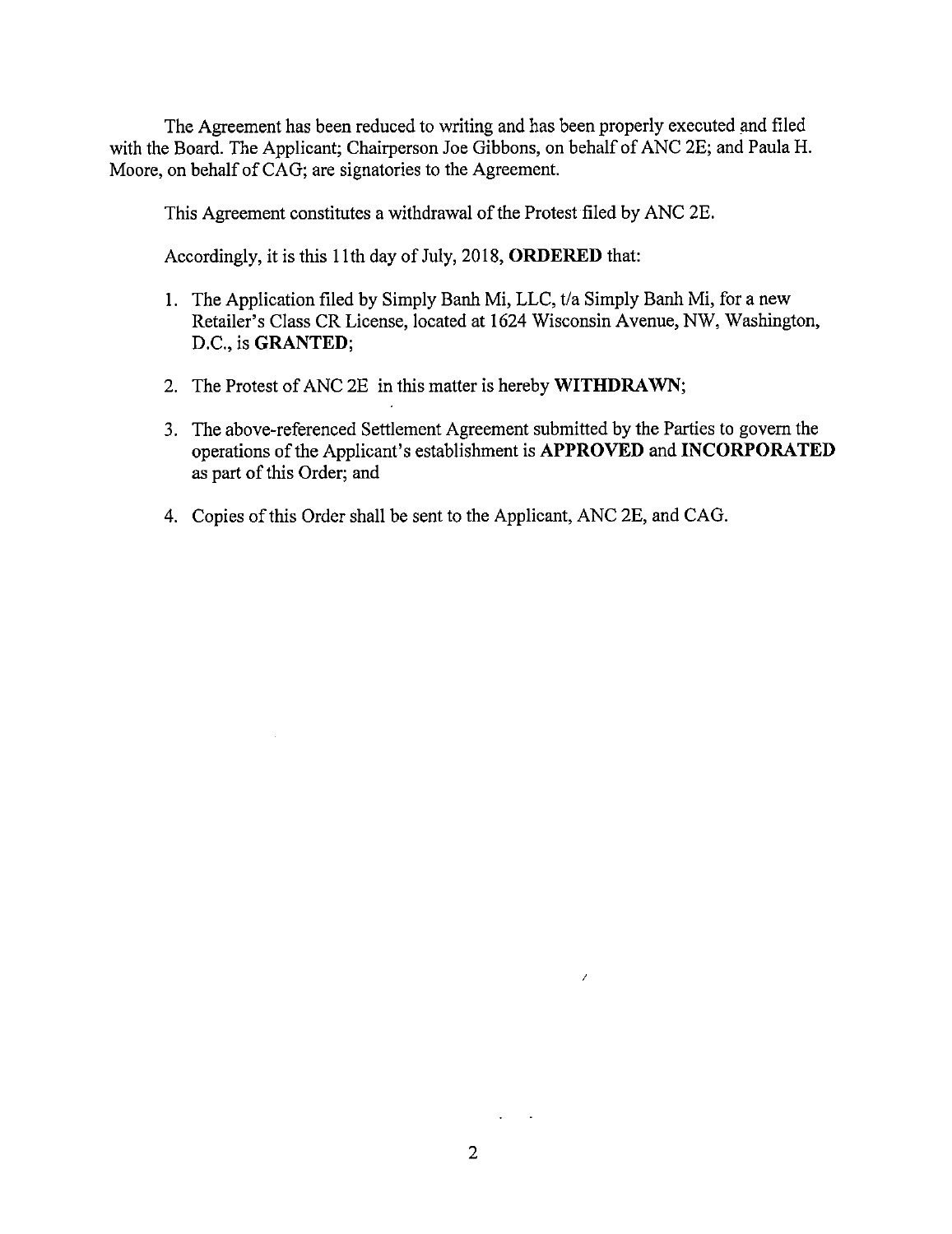District of Columbia Alcoholic Beverage Control Board

tonor Donovan/Anderson, Chairperson

Nick Alberti, Member

 $42A$ 

James Short, Member

Donald Isaac, Sr., Member

Bobby Cato, Member

Rema Wahabzadah, Member

Pursuant to D.C. Official Code § 25-433(d)(1), any party adversely affected may file a Motion for Reconsideration of this decision within ten (10) days of service of this Order with the Alcoholic Beverage Regulation Administration, 2000 14<sup>th</sup> Street, N.W., Suite 400S, Washington, DC 20009.

Also, pursuant to section **11** of the District of Columbia Administrative Procedure Act, Pub. L. 90-614, 82 Stat. 1209, D.C. Official Code §2-510 (2001), and Rule 15 of the District of Columbia Court of Appeals, any party adversely affected has the right to appeal this Order by filing a petition for review, within thirty (30) days of the date of service of this Order, with the District of Columbia Court of Appeals, 430 E Street, N.W., Washington, D.C. 20001; (202/879-1010). However, the timely filing of a Motion for Reconsideration pursuant to 23 DCMR §1719.1 (2008) stays the time for filing a petition for review in the District of Columbia Court of Appeals until the Board rules on the motion. See D.C. App. Rule 15(b) (2004).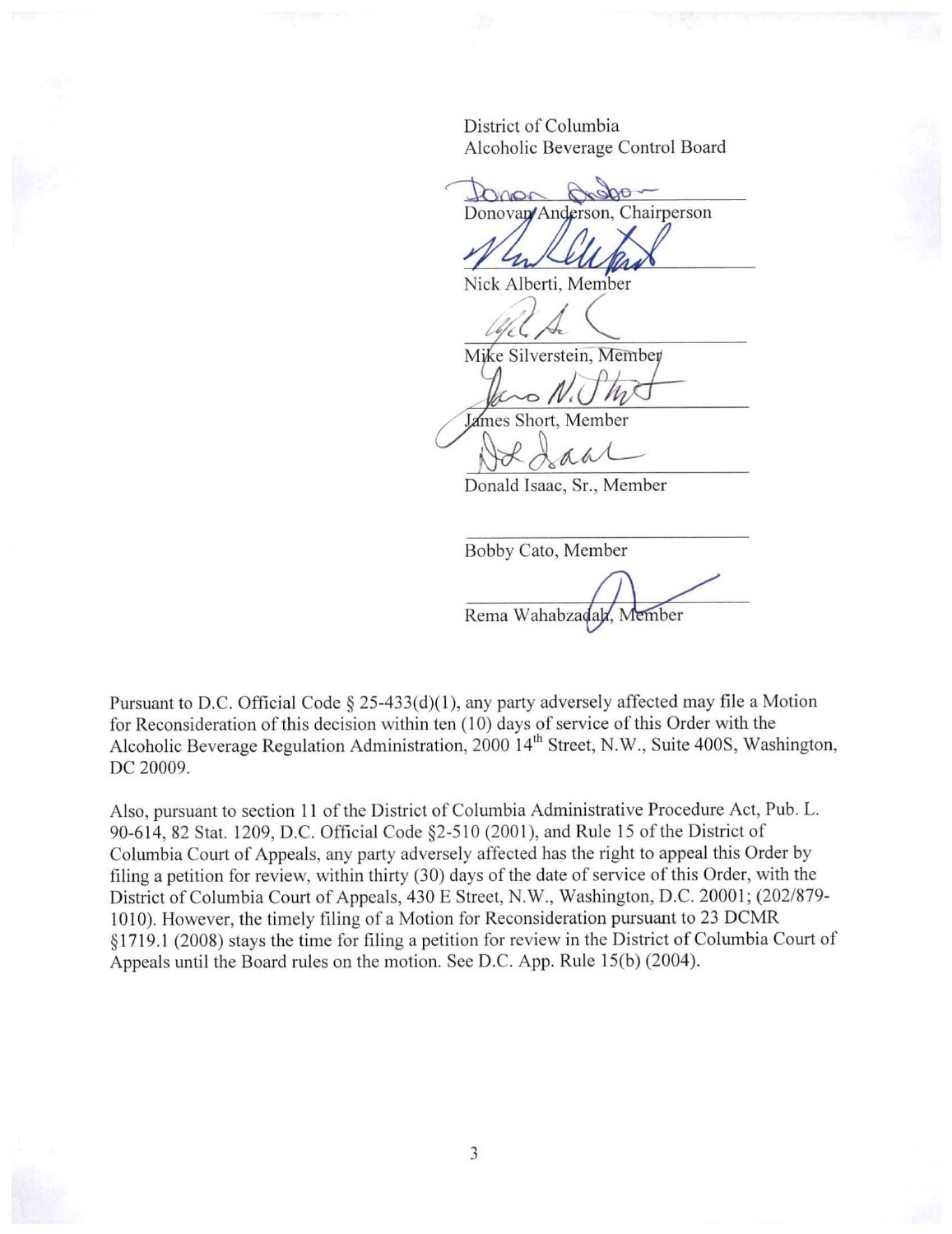## SETTLEMENT AGREEMENT

THIS SETTLEMENT AGREEMENT ("Agreement") is made this  $\frac{21}{2}$  day of May, 2018, by and between the Applicant: Simply Banh Mi Inc., Advisory Neighborhood Commission 2E ("ANC"), and the Citizens Association of Georgetown ("CAG"), (collectively the "Parties"). **WITNESSETH** 

Whereas, Applicant has applied for a Retailer's Class C license to be located a1624 Wisconsin Avenue NW (ABRA-109TT9) (the "Premises);

VVhereas, the parties desire to enter into an Agreement whereby the Applicant will agree to adopt certain measures to address concerns of ANC 2E and CAG and to include this Agreement as a formal condition of its application. ANC 2E and CAG will agree to the approval of such license-provided that this Agreement is Incorporated Into the Board's order approving such application.

NOW, THEREFORE, in consideration of the recitals set forth above and the mutual covenants and conditions set forth below, the Parties agree as follows:

1. Hours of Operation. Applicant's hours of operation and sales/service of alcohol shall not exceed the following:

Monday Closed, Tuesday through Sunday 11am- 9pm Notwithstanding the foregoing, Applicant may apply for extended interior hours on holidays, inauguration week and for other special hours extensions which may be allowed by law.

2. The sales/service of alcohol shall be served only indoors with the Total Occupancy Load is <sup>24</sup> with seating for 24.

3. Noise. Appllcant acknowledges familiarity with and agrees to comply with all applicable noise control provisions of DC law and regulations, including D.C. Code § 25-725 which prohibits noise from licensed premises of such intensity that it may be heard in any premises other than the licensed establishment

--------····

 $\lambda$ 

4. Public Space and Trash. Applicant will make commercially reasonable efforts to maintain the public space adjacent to and in front of the Premises in a clean and orderly manner. Applicant shall use sealable container(s) for trash, food waste, and recycling designed to prevent intrusion by rodents, vermin and other pests, and further agrees to take reasonable measures to keep the containers closed and sealed when waste is not being disposed. All trash and recycling services wlil use Wisconsin Avenue and not 33rd St., NW

5. Rats and Vermin. Applicant shall enter Into a pest control contract with a licensed pest control company containing commercially reasonable terms. Contracted control services shall be performed no less than quarterly.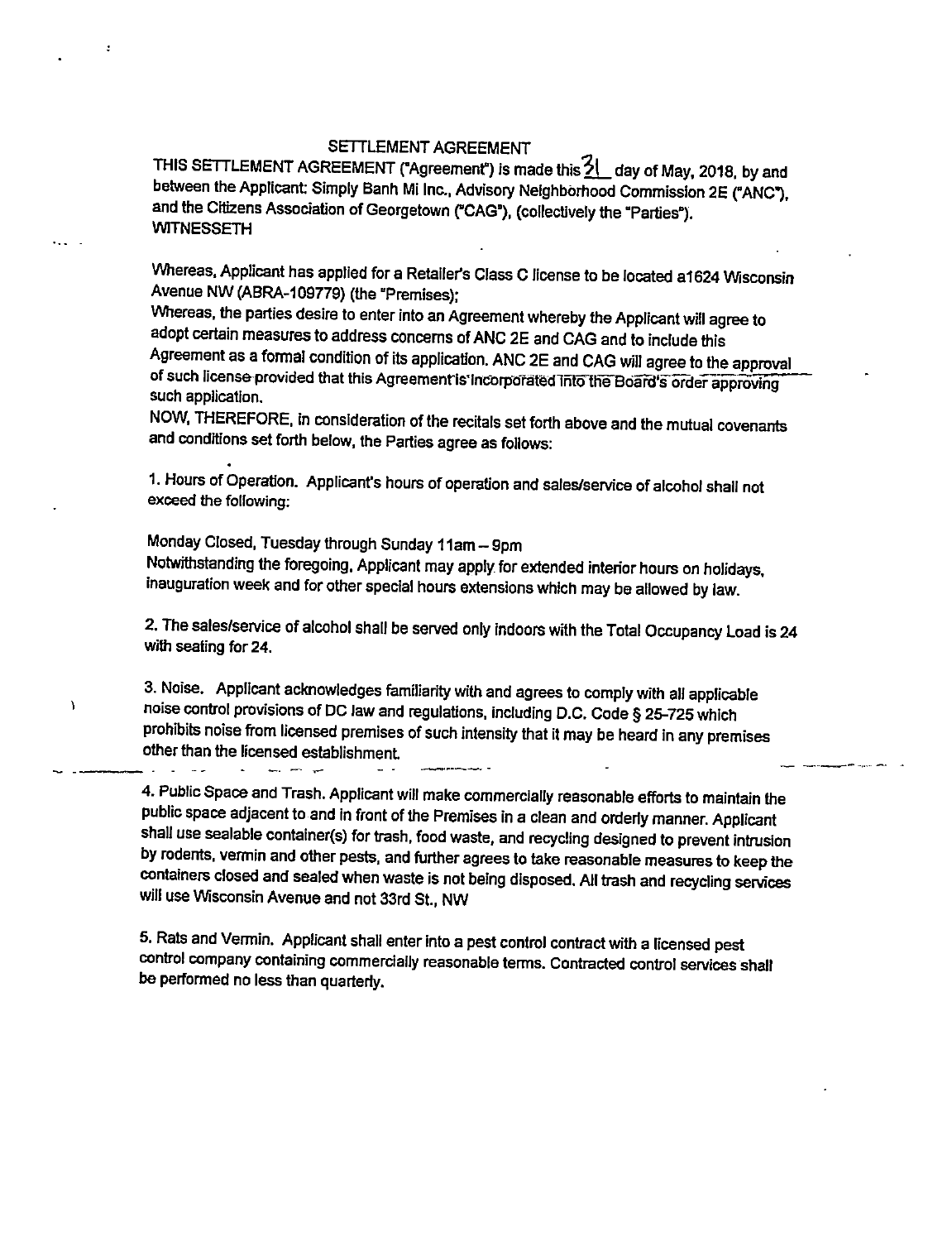6. Construction of Agreement. Any reference to specific laws and regulations in this Agreement is meant for Informational purposes only. The parties do not intend for a violation of any DC law or regulation to also be considered a per se violation of this Agreement

7. Deliveries. Applicant shall make commercially reasonable efforts to require its vendors to make all deliveries of food, beverages, and supplies between the hours of 9:00am and none after 4pm. All deliveries will use Wisconsin Avenue and not 33rd St., NW

8. Notice and Opportunity to Cure. In the event that either party is in breach of this Agreement, the breaching-party shall be entitled to reasonable notice and opportunity to cure In the form of thirty (30) days riotice before the non-breaching party can seek enforcement of the Agreement If the breaching-party fails to cure within thirty (30) days, (or, with respect to a breach which... reasonably requires more than 30-days to cure, fails to commence cure of such breach and diligently pursues such cure), then the non-breaching party shall be entitled to file a complaint with the ABC Board pursuant to D.C. Official Code§ 25-447.

and the first contract of the con-

If to Applicant Simply Banh Mi, Inc. 1624 Wisconsin Avenue **NW**  Washington, DC 20007 **Attn:**  John Tran 202.333.5726 Simply Banh Ml www.simplybanhmidc.com

If to ANC:Advisory Neighborhood Commission 2E P.O. Box 77876 Washington, DC 20013-7787 **Attn:** Joe Gibbons, Chair

Phone: 202-836-2239 e-mail: 2e02@anc.dc.gov

÷

If to CAG:Citizens Association of Georgetown 1365 Wisconsin Avenue, Suite 200 Washington, DC 20007 Attn: Karen Cruse Phone: e-mail: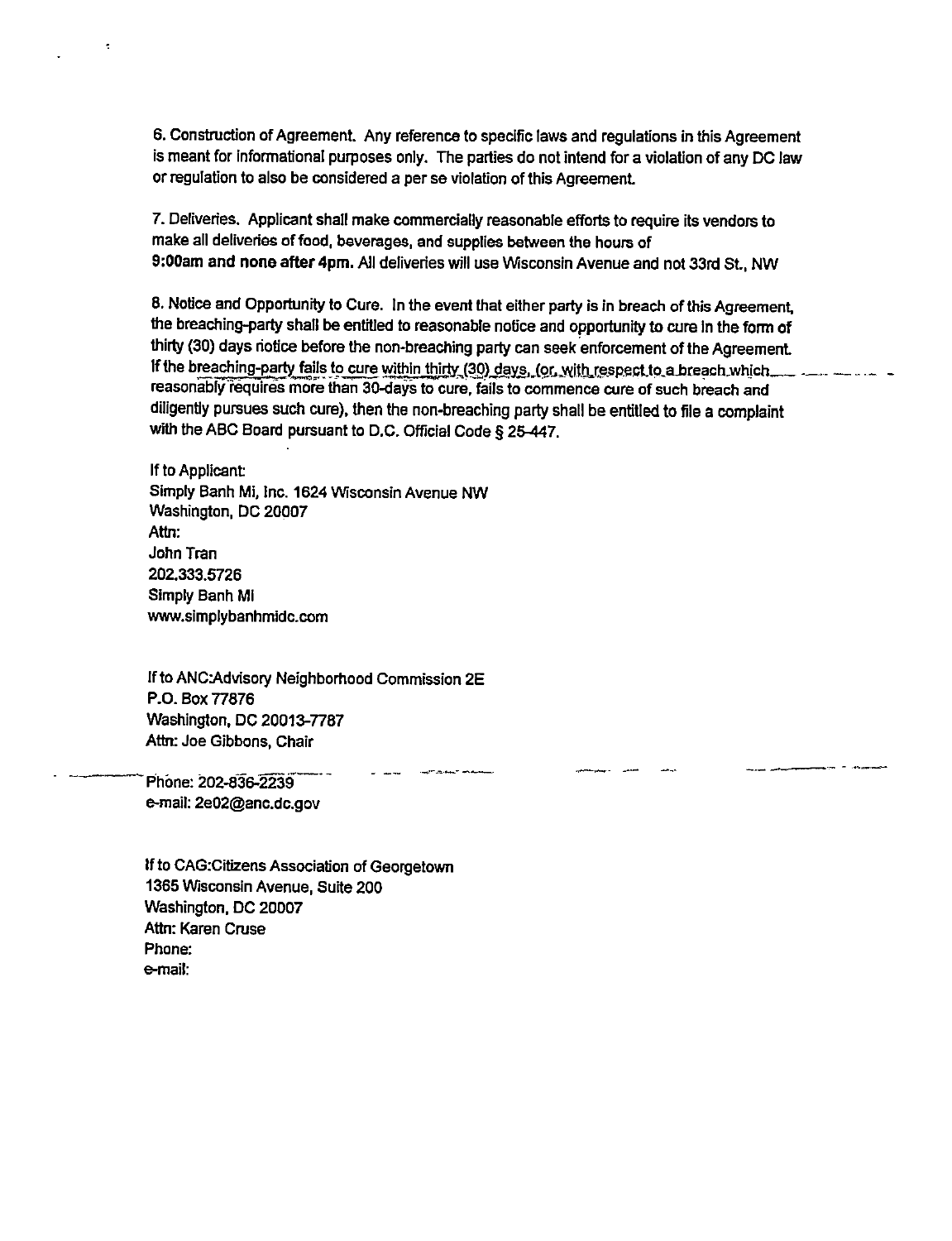8. Protest withdrawn. Upon execution of this Agreement by the Parties, the ANC and CAG shall withdraw its protests of the Applicant's pending license application.

IN WITNESS WHEREOF, the parties have executed this Agreement as of the date and year first above written.

ANC2E: Jóe Gibbors, ANC Chair APPLICANT: Simply Banh Mi By: Trán, Member chn. Karen Cruse, Director **OONO** Simply Banh Mi-Application for a New Retailer's Class "C" Restaurant License at 1624 Wisconsin Avenue NW (ABRA-109TT9) Placard Posting Date: Protest Petition Deadline: Roll Call Hearing Date: Protest Hearing Date: License No.: Licensee: Trade Name: License Class: Address: Contact: WARD<sub>2</sub> May 11, 2018 -----·- \_\_\_ ,. \_\_\_ ----- . -·----- ---·- June 25, 2018 July 9, 2018 September 12, 2018<br>ABRA-109779 Simply Banh Mi, Inc. Simply Banh Mi Retailer's Class "C" Restaurant 1624 Wisconsin Avenue, N.W. John Tran: (202) 333-5726 ANC 2E SMD 2E02 ALCOHOLIC BEVERAGE REGULATION ADMINISTRATION NOTICE OF PUBLIC HEARING Notice is hereby given that this licensee has applied for a new license under the D.C. Alcohofic Beverage Control Act and that the objectors are entitled to be heard before the granting of such on the Roll Call Hearing date on July 9, 2018 at 10 a.m., 4th Floor, 2000 14th Street, N.W., Washington, DC 20009. Petition and/or request to appear before the Board must be filed on or before the Petition Date. The Protest Hearing date is scheduled on September 12, 2018 at